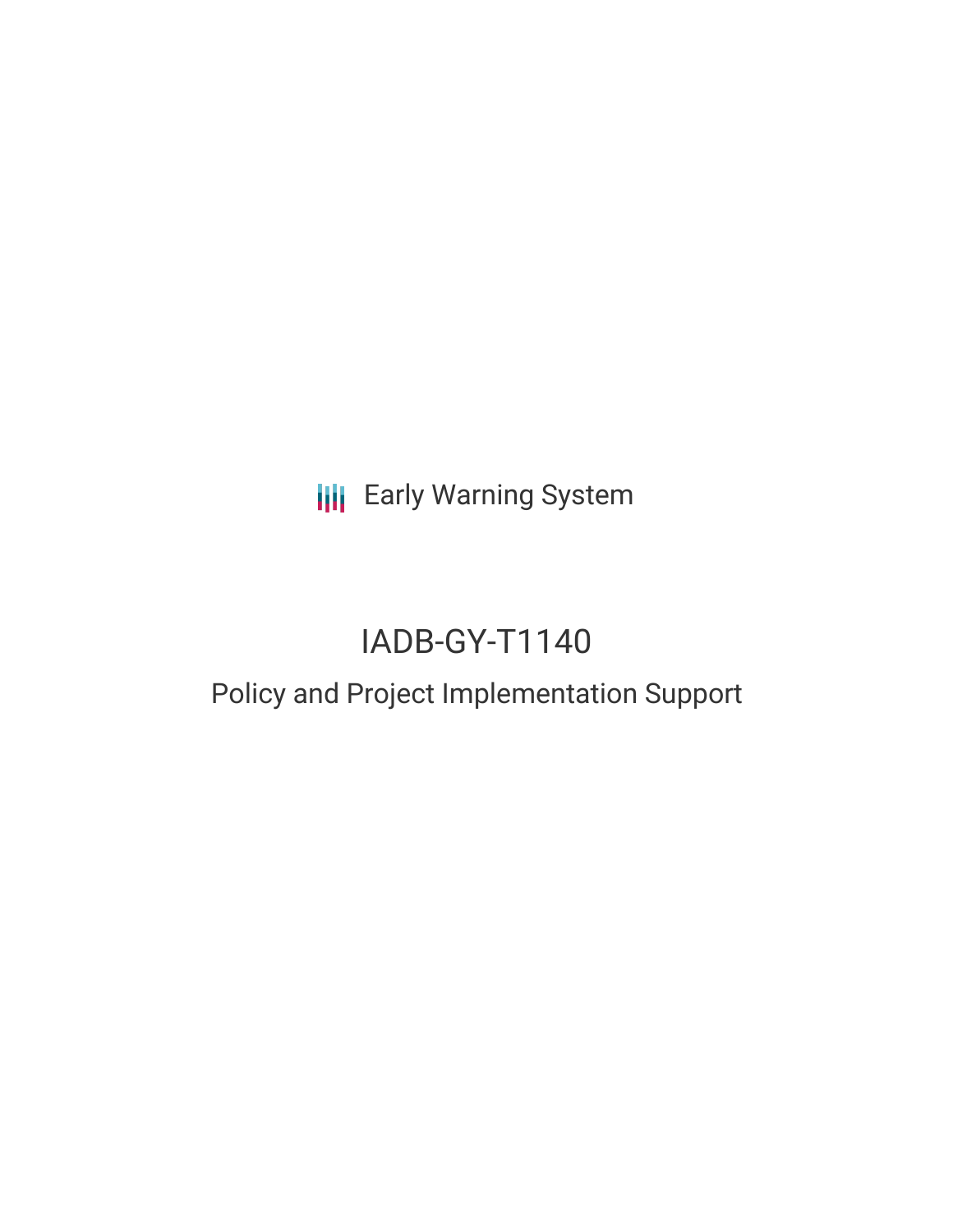

### **Quick Facts**

| <b>Countries</b>               | Guyana                                    |
|--------------------------------|-------------------------------------------|
| <b>Financial Institutions</b>  | Inter-American Development Bank (IADB)    |
| <b>Status</b>                  | Active                                    |
| <b>Bank Risk Rating</b>        | С                                         |
| <b>Voting Date</b>             | 2017-05-16                                |
| <b>Borrower</b>                | Government of Guyana                      |
| <b>Sectors</b>                 | Law and Government, Technical Cooperation |
| <b>Investment Type(s)</b>      | Grant                                     |
| <b>Investment Amount (USD)</b> | $$0.15$ million                           |
| <b>Project Cost (USD)</b>      | $$0.14$ million                           |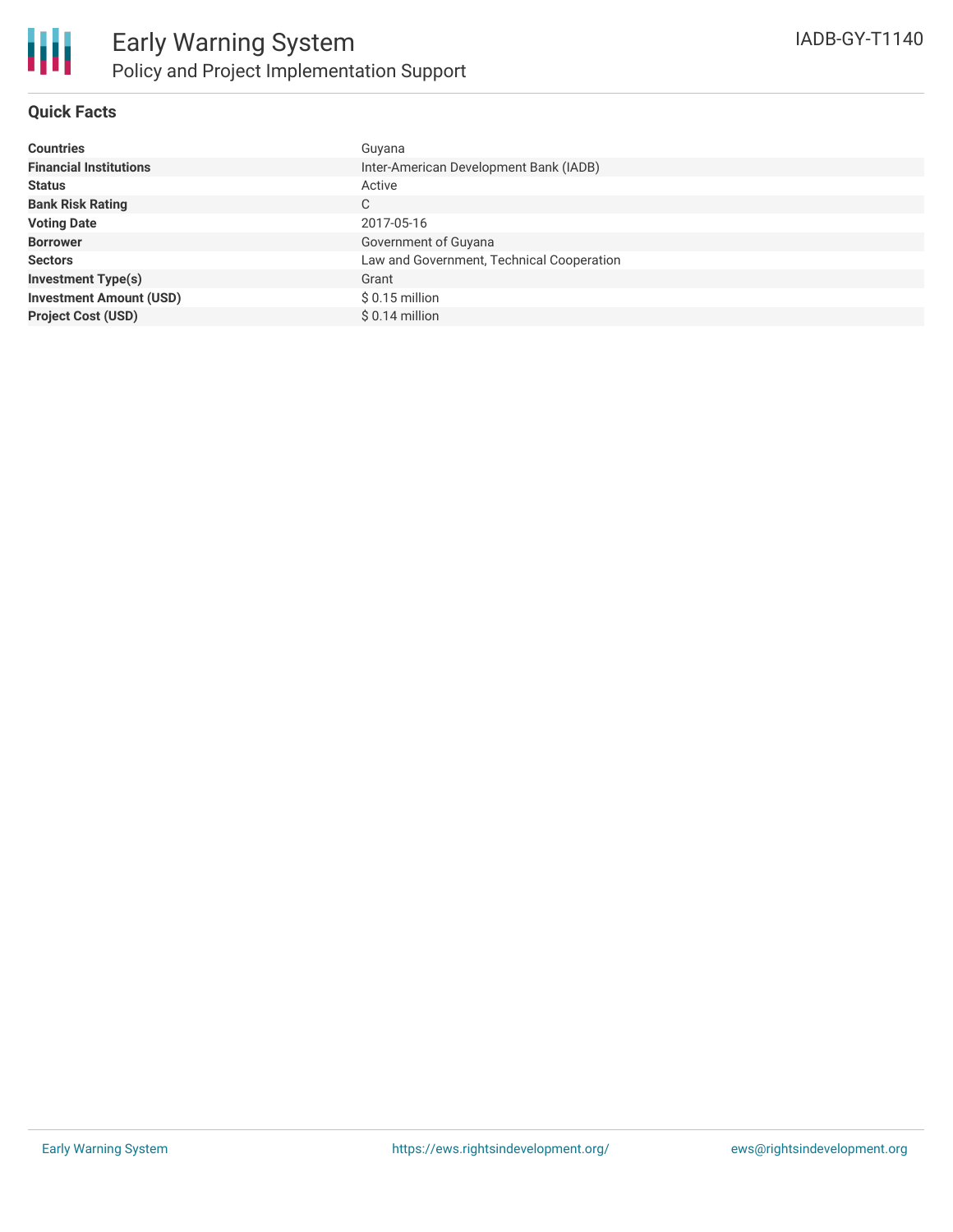

### **Project Description**

Enhance the management of Guyana's Public Sector Investment Programme (PSIP), leading to a more efficient, transparent and effective execution of investment projects, with emphasis on those financed by external resources.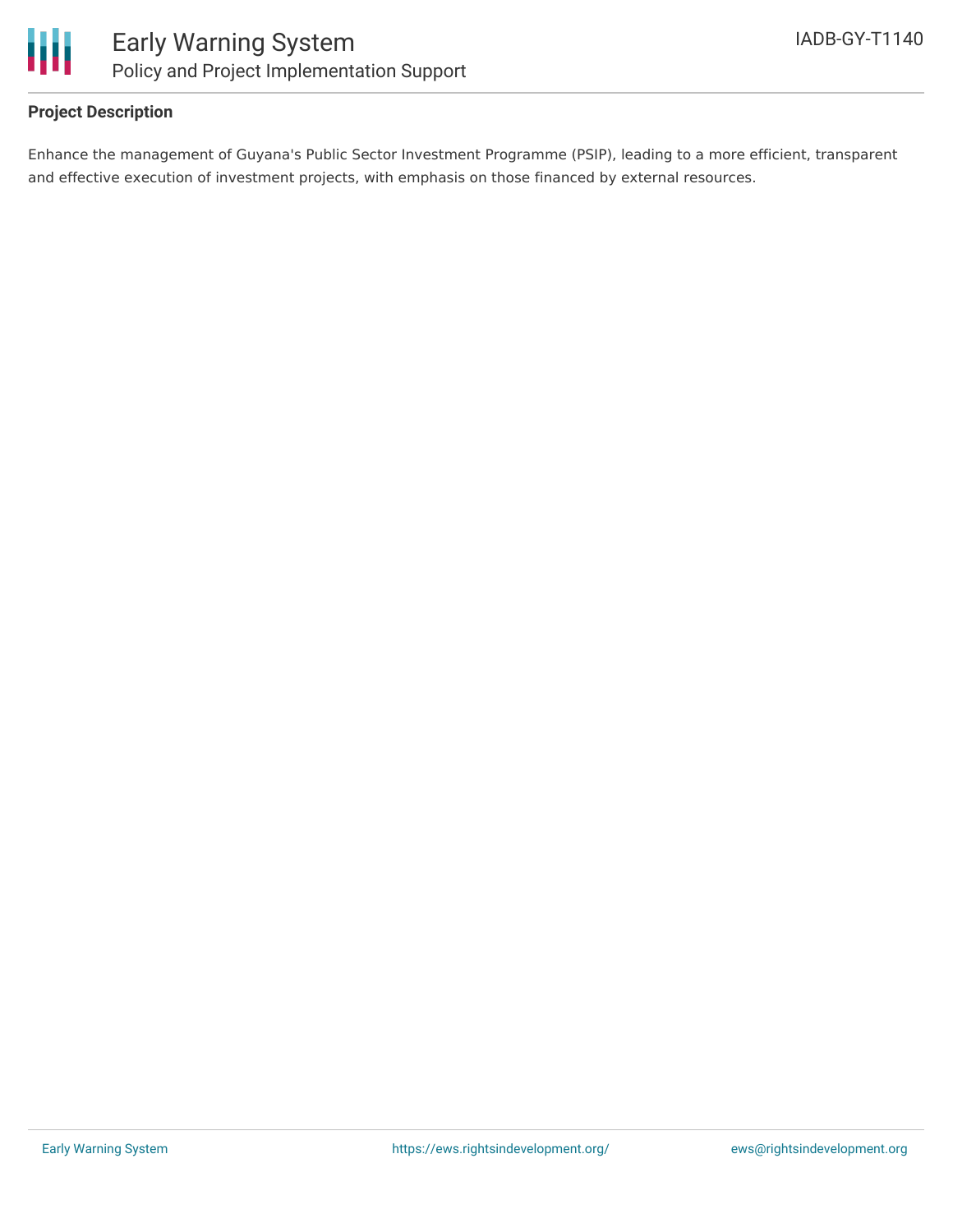

## Early Warning System Policy and Project Implementation Support

### **Investment Description**

• Inter-American Development Bank (IADB)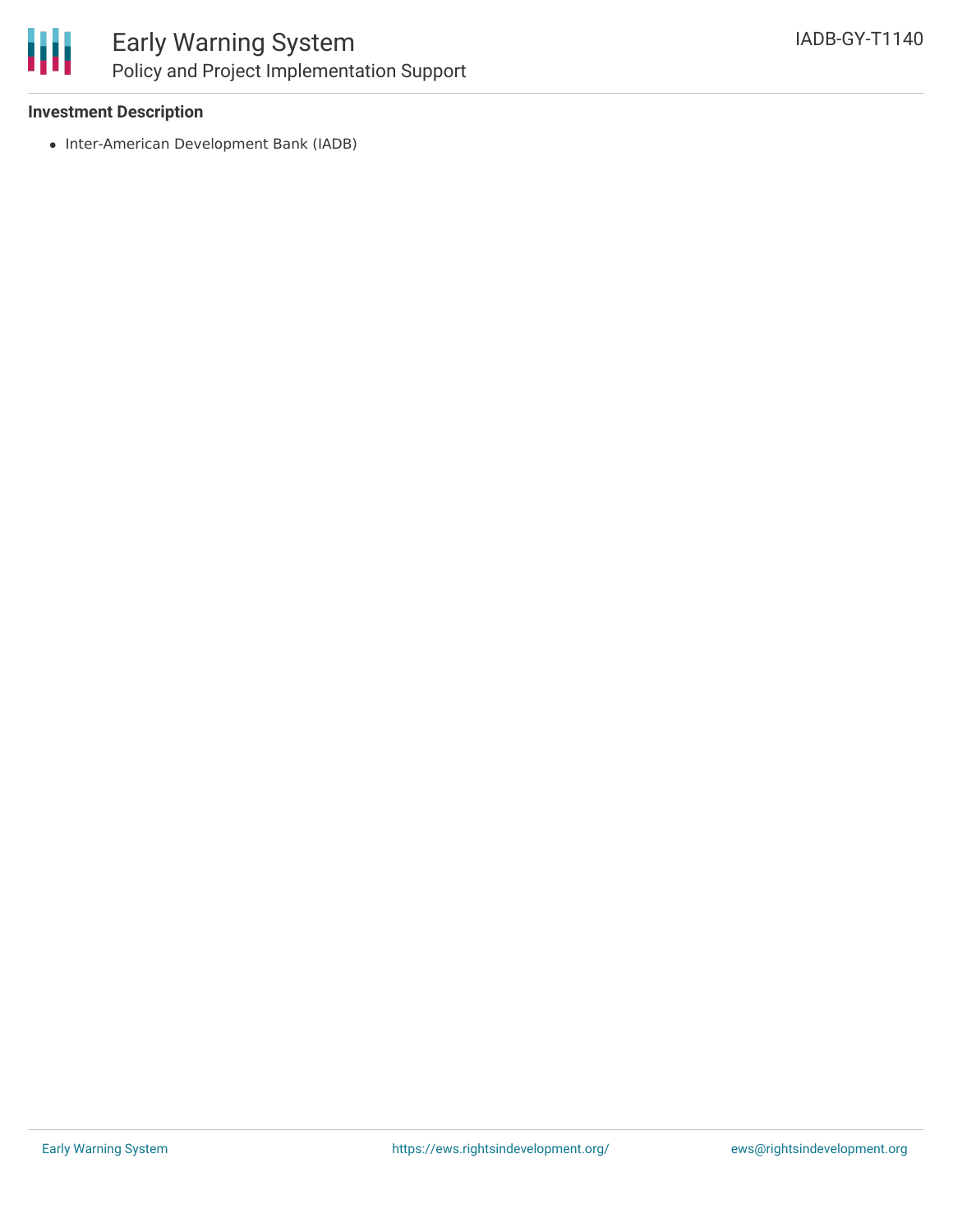

### **Contact Information**

ACCOUNTABILITY MECHANISM OF IADB

The Independent Consultation and Investigation Mechanism (MICI) is the independent complaint mechanism and fact-finding body for people who have been or are likely to be adversely affected by an Inter-American Development Bank (IDB) or Inter-American Investment Corporation (IIC)-funded project. If you submit a complaint to MICI, they may assist you in addressing the problems you raised through a dispute-resolution process with those implementing the project and/or through an investigation to assess whether the IDB or IIC is following its own policies for preventing or mitigating harm to people or the environment. You can submit a complaint by sending an email to MICI@iadb.org. You can learn more about the MICI and how to file a complaint at http://www.iadb.org/en/mici/mici,1752.html (in English) or http://www.iadb.org/es/mici/mici,1752.html (Spanish).